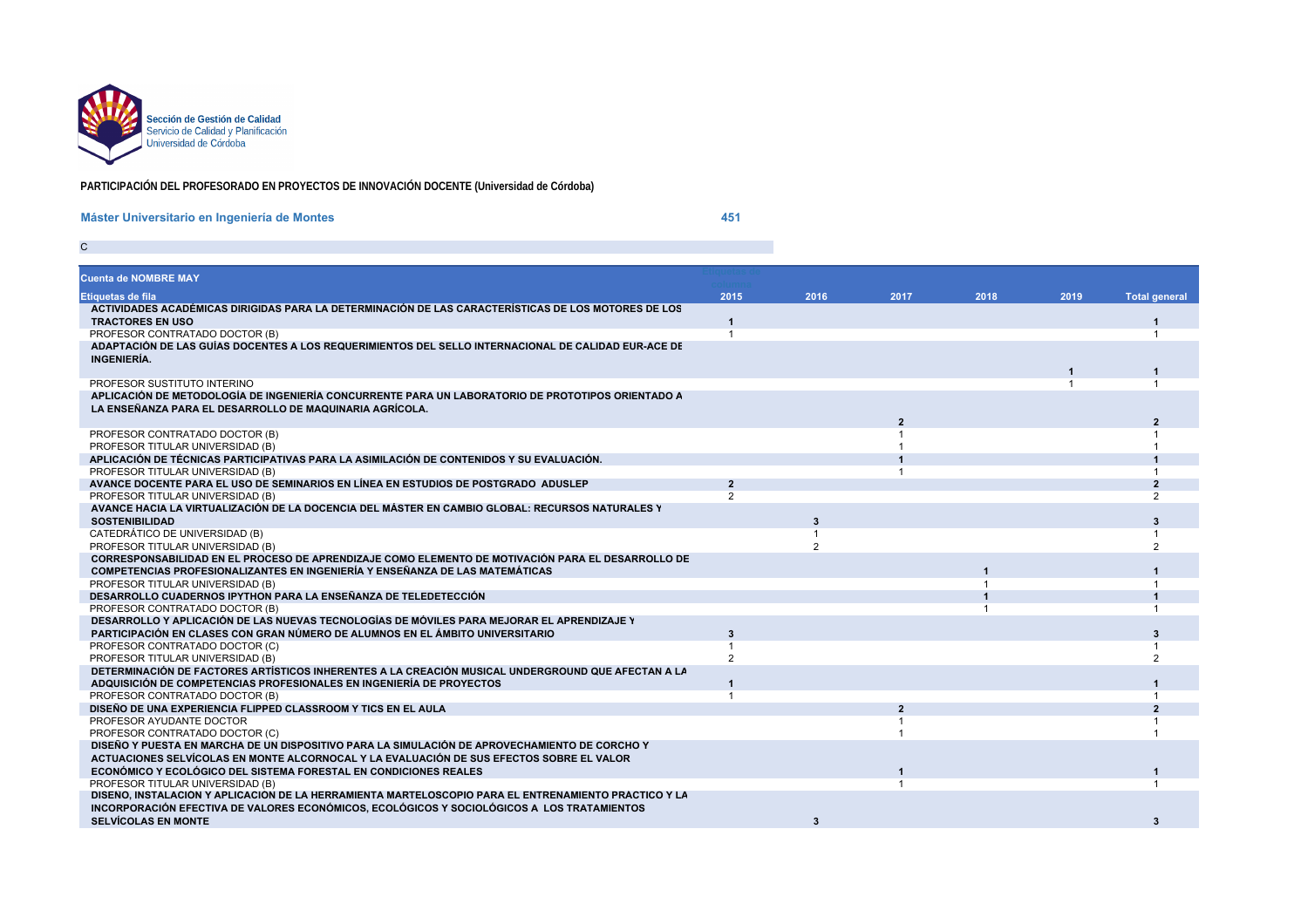| PROFESOR SUSTITUTO INTERINO<br>PROFESOR TITULAR UNIVERSIDAD (B)                                                                                          |   | 2              |                |    |                |
|----------------------------------------------------------------------------------------------------------------------------------------------------------|---|----------------|----------------|----|----------------|
| EL USO DE MUNDOS VIRTUALES INMERSIVOS EN LA MEJORA TRANSVERSAL DE COMPETENCIAS DE TRABAJO EN                                                             |   |                |                |    |                |
| EQUIPO, CREATIVIDAD E INNOVACIÓN                                                                                                                         |   |                |                |    |                |
| PROFESOR CONTRATADO DOCTOR (B)                                                                                                                           |   |                |                |    |                |
| ENSEÑAR A INVESTIGAR A TRAVÉS DE VÍDEOS EDUCATIVOS. LA INVESTIGACIÓN MOLECULAR Y SU APLICACION<br>BIOTECNOLÓGICA EN EL SECTOR AGROALIMENTARIO Y FORESTAL |   |                |                |    |                |
| Contrato PDI (Ramón y Cajal)<br>ESTABLECIMIENTO DEL BOSQUE UNIVERSITARIO PARA LA TITULACIÓN DEL GRADO EN INGENIERÍA FORESTAL DE LA                       |   |                |                | -1 |                |
| UCO, EN LOS MONTES COMUNALES DE ADAMUZ (CO-30001-CAY)                                                                                                    |   | 2              |                |    |                |
| PROFESOR CONTRATADO DOCTOR (B)                                                                                                                           |   |                |                |    |                |
| PROFESOR TITULAR UNIVERSIDAD (B)                                                                                                                         |   |                |                |    |                |
| FOMENTO DEL TRABAJO FUERA DEL AULA CON EVALUACIÓN ENTRE PARES Y TUTORIAS INTEGRALES DE GRUPO.                                                            |   |                |                |    |                |
| PROFESOR CONTRATADO DOCTOR (B)                                                                                                                           |   |                |                |    |                |
| GAMIFICACIÓN Y APRENDIZAJE COOPERATIVO PARA LA MEJORA EN LA ADQUISICIÓN DE COMPETENCIAS EN INGENIERÍA                                                    |   |                |                |    |                |
| DE PROYECTOS                                                                                                                                             |   |                |                |    |                |
| PROFESOR TITULAR UNIVERSIDAD (B)                                                                                                                         |   |                |                |    | $\mathbf 1$    |
| INTRODUCCIÓN AL MODELADO DE INFORMACIÓN DE CONSTRUCCIÓN (BIM) EN EDIFICACIONES E INFRAESTRUCTURAS                                                        |   |                |                |    |                |
| <b>DE INGENIERÍA</b>                                                                                                                                     |   |                |                |    |                |
| PROFESOR CONTRATADO DOCTOR (C)                                                                                                                           |   |                |                |    |                |
| PROFESOR SUSTITUTO INTERINO                                                                                                                              |   |                |                |    |                |
| LA APLICACIÓN DE LOS MUNDOS INMERSIVOS PARA LA RESOLUCIÓN DE PROBLEMAS AOSCIADOS A CASOS REALES EN                                                       |   |                |                |    |                |
| EL MUNDO DE LA INGENIERÍA AGRONÓMICA, DE MONTES Y DE LA ENOLOGÍA.                                                                                        |   |                |                |    |                |
| PROFESOR CONTRATADO DOCTOR (B)                                                                                                                           |   |                |                |    |                |
| MAQUEFOR: MAQUETAS FORESTALES, UNA HERRAMIENTA POLIVALENTE PARA EL APRENDIZAJE Y TOMA DE                                                                 |   |                |                |    |                |
| <b>DECISIONES.</b>                                                                                                                                       |   |                | $\overline{2}$ |    | $\overline{2}$ |
| PROFESOR TITULAR UNIVERSIDAD (B)                                                                                                                         |   |                | $\overline{2}$ |    | 2              |
| MEJORA DE LA EVALUACIÓN DEL PROYECTO DE EMPRESA EN LAS ASIGNATURAS DE ECONOMÍA Y EMPRESA                                                                 |   |                |                |    |                |
| PROFESOR AYUDANTE DOCTOR                                                                                                                                 |   |                |                |    |                |
| PERMEANDO LAS PAREDES DEL AULA: APRENDIZAJE BASADO EN PROYECTOS REALES, CON LA COLABORACIÓN DE                                                           |   |                |                |    |                |
| PROFESIONALES, JUEGOS DE ROL, ANÁLISIS DE CASOS Y USO DE TICS, PARA LA ADQUISICIÓN DE COMPETENCIAS                                                       |   |                |                |    |                |
| PROFESIONALES Y MEJORA DE LA EMPLEABILIDAD.                                                                                                              |   |                |                |    |                |
| PROFESOR CONTRATADO DOCTOR (B)                                                                                                                           |   |                |                |    |                |
| PLATAFORMA MULTIMEDIA PARA LA GESTIÓN EFICIENTE DEL AGUA Y EL APROVECHAMIENTO DE RECURSOS HÍDRICOS                                                       |   |                |                |    |                |
| DESDE UN PUNTO DE VISTA MULTIDISCIPLINAR EN LA INGENIERÍA                                                                                                |   |                |                |    |                |
| PROFESOR CONTRATADO DOCTOR (C)<br>PROGRAMA INTEGRAL PARA EL ACOMPAÑAMIENTO FORMATIVO ORIENTADO A LA EMPLEABILIDAD DE LOS ALUMNOS DE                      |   |                |                |    |                |
| <b>LA ETSIAM</b>                                                                                                                                         | 5 |                |                |    |                |
| CATEDRÁTICO DE UNIVERSIDAD (B)                                                                                                                           |   |                |                |    |                |
| PROFESOR CONTRATADO DOCTOR (B)                                                                                                                           |   |                |                |    |                |
| PROFESOR TITULAR UNIVERSIDAD (B)                                                                                                                         | 3 |                |                |    |                |
| PROYECTO PARA LA VIRTUALIZACIÓN DE LAS ASIGNATURAS DEL MÁSTER INTERUNIVERSITARIO DE REPRESENTACIÓN \                                                     |   |                |                |    |                |
| DISEÑO EN INGENIERÍA Y ARQUITECTURA                                                                                                                      |   |                |                |    |                |
| PROFESOR TITULAR UNIVERSIDAD (B)                                                                                                                         |   |                |                |    |                |
| PROYECTO PARA LA VIRTUALIZACIÓN DE LAS ASIGNATURAS QUE CONSTITUYEN LOS MÓDULOS DE COMPLEMENTOS DE                                                        |   |                |                |    |                |
| FORMACIÓN QUE DEBEN CURSAR LOS INGENIEROS TÉCNICOS AGRÍCOLAS QUE ACCEDAN AL MÁSTER DE INGENIERÍA                                                         |   |                |                |    |                |
| AGRONÓMICA Y ASIGNATURAS OPTATIVAS DE ESTE TITULO                                                                                                        |   |                |                |    |                |
| CATEDRÁTICO DE UNIVERSIDAD (B)                                                                                                                           |   |                |                |    |                |
| PROFESOR AYUDANTE DOCTOR                                                                                                                                 |   | 2              |                |    |                |
| PROFESOR TITULAR UNIVERSIDAD (B)                                                                                                                         |   |                |                |    |                |
| PROYECTO PARA LA VIRTUALIZACIÓN DE LAS ASIGNATURAS QUE CONSTITUYEN LOS MÓDULOS DE COMPLEMENTOS DE                                                        |   |                |                |    |                |
| FORMACIÓN QUE DEBEN CURSAR LOS INGENIEROS TÉCNICOS FORESTALES QUE ACCEDAN AL MÁSTER DE INGENIERÍA                                                        |   |                |                |    |                |
| <b>DE MONTES</b>                                                                                                                                         |   |                |                |    |                |
| PROFESOR CONTRATADO DOCTOR (B)                                                                                                                           |   | $\mathfrak{p}$ |                |    |                |
| PROFESOR TITULAR UNIVERSIDAD (B)                                                                                                                         |   | $\mathfrak{p}$ |                |    | $\overline{2}$ |
| PUESTA A PUNTO Y APLICACIÓN DE UNA NUEVA HERRAMIENTA METODOLÓGICA ADAPTADA AL ESPACIO EUROPEO DE                                                         |   |                |                |    |                |
| <b>ENSEÑANZA SUPERIOR: PÍLDORAS INFORMATIVAS</b>                                                                                                         |   |                |                |    |                |
| PROFESOR TITULAR UNIVERSIDAD (B)                                                                                                                         |   |                |                |    |                |
| USO COMBINADO DE HERRAMIENTAS TRADICIONALES, TICS Y BILINGÜISMO PARA FOMENTAR LA TRANSFERENCIA                                                           |   |                |                |    |                |
| <b>BIDIRECCIONAL DEL CONOCIMIENTO</b>                                                                                                                    |   |                |                |    |                |